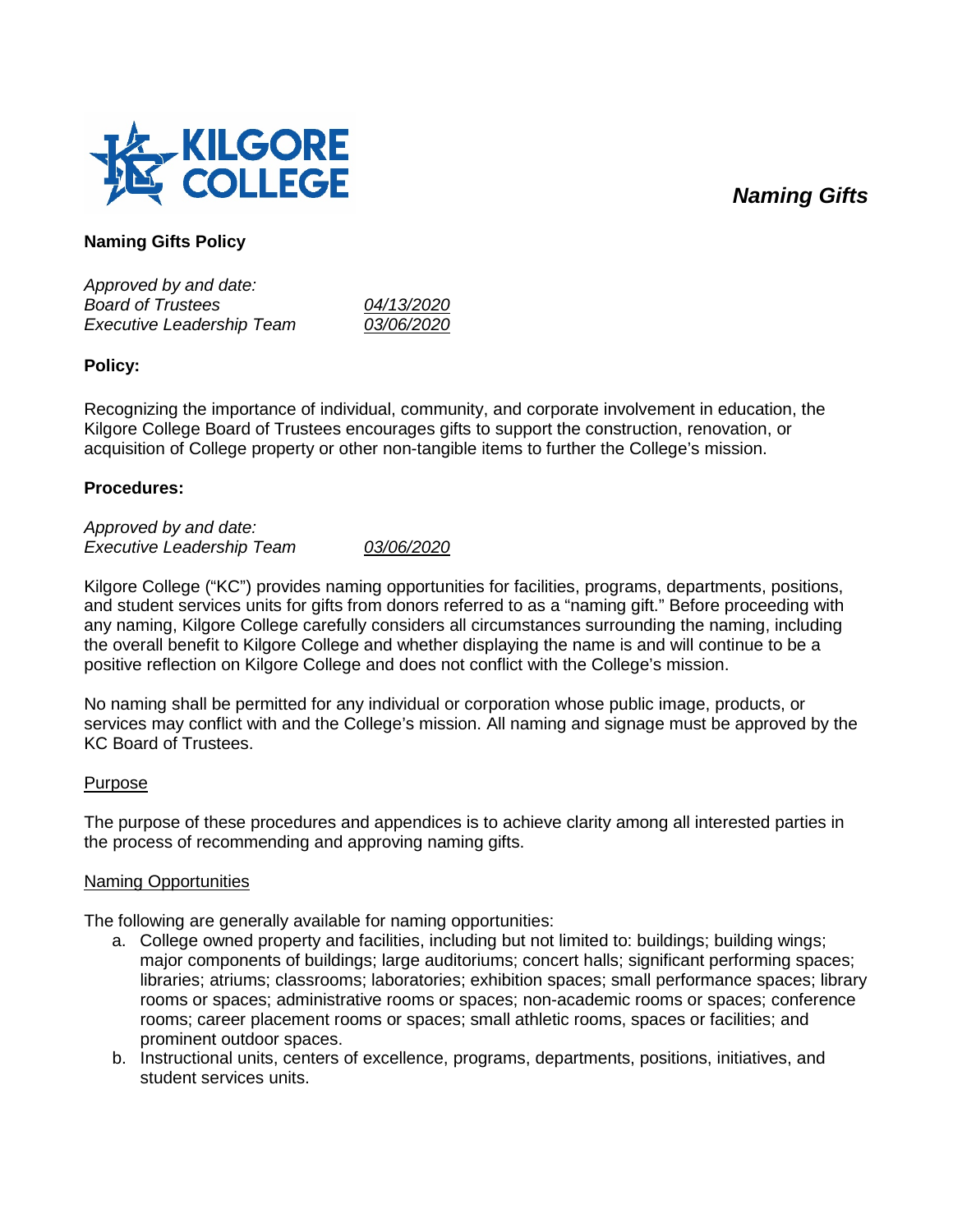The following are generally not available for naming opportunities:

a. The name of the college or its campuses.

#### Gift Utilization

The proceeds from a Naming Gift may be utilized for any or all of the following purposes, as negotiated, and in honoring gift intent:

- a. Non-restricted operations and maintenance of facilities expenses.
- b. Build-out, furnishing, equipment, expansion, or construction of facilities.
- c. Support for instructional or student development unit operating expenses.
- d. Endowment of instructional or student development unit leadership positions.
- e. Endowment for restricted purposes such as, department or instructional chair, operations, facilities maintenance, or program support.
- f. Other purposes as approved by the KC Board of Trustees.

#### Gift Agreement

In order to facilitate the final approval of the proposed naming by the KC Board of Trustees, each naming gift will be documented by a Naming Gift Agreement ("NGA"). The NGA will be prepared by KC and/or its attorney and will clearly outline all of the specific terms of the gift and will be presented to the KC Board of Trustees for final approval. The NGA is a binding contractual agreement.

#### Donor Due Diligence

The executive director of the KC Foundation ("KCF"), in collaboration with KC administration, is responsible for conducting reasonable due diligence on the background of individuals and organizations, who are potential donors. This due diligence shall include any criminal, moral or ethical issues in the public domain worthy of consideration in the naming process.

Prior to any submission for approval to the KC Board of Trustees, all NGAs will be reviewed by the KC/KCF attorney.

#### Management Fee

The NGA will generally require that 2% be taken out of the total gift as unrestricted funds to be used as a management fee for the KC Foundation. This is a one-time fee to support the KC Foundation and help pay for its management of the gift.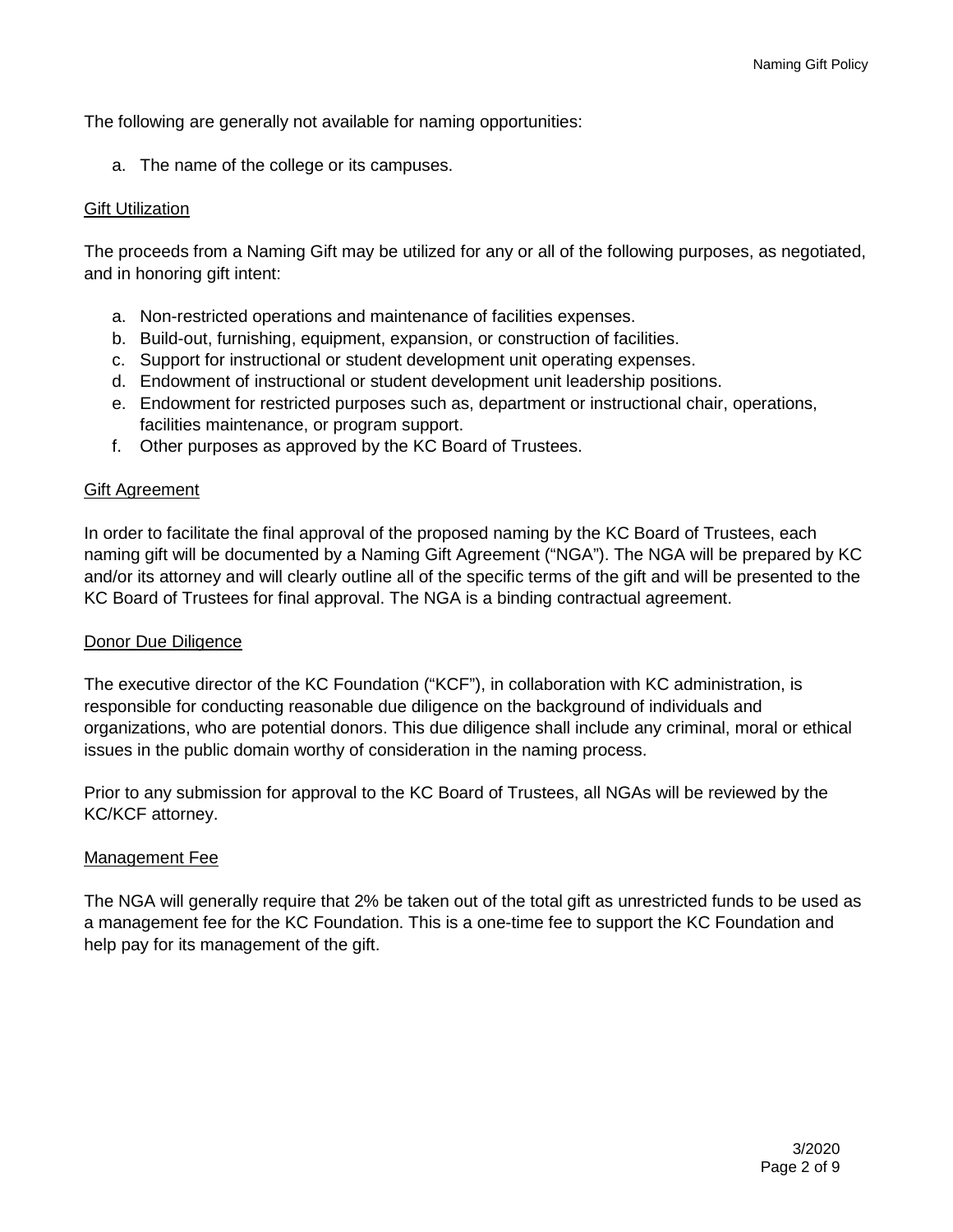## Donor Gift Terms

- a. Payment of the gift shall be determined and documented in the NGA.
- b. The gift will be in cash or in a monetizable form.
- c. The KC chief financial officer and KC Foundation executive director, at their discretion, may allow a gift payment by installments.
- d. The KC Foundation Board of Directors and the KC Foundation executive director shall manage all documentation and details related to the gift.

### Duration of Naming

The duration term of the naming will be clearly outlined in the NGA.

## Survivability of Naming

In the event of the need for demolition or renovation of a facility that is named, whether intentional, through accident, or act of nature, or if the useful life has been exceeded, existing names that are currently under a NGA will not automatically be transferred to a new or renovated facility. In such cases, the College reserves the right to name a new or renovated facility by:

- a. Transferring the existing name to the new or renovated facility (usually a prominent or historically significant name that the College wishes to continue to honor). It may be appropriate to name part of the new or renovated building for the previous donor or to include a plaque to commemorate the honorific historical name of the building.
- b. Asking the donor under any current NGA to make a new naming gift. If the donor declines, the College may offer the naming to a new donor. It may be appropriate to name part of the new building for the previous donor or to include a plaque to indicate that the new facility occupies the site of a building previously known by another name.
- c. Priority is given to a naming supported by an endowment, for an alternative recognition.

### Changes of Naming

In matters of business entity names, the KC Board of Trustees will work with the entity to ensure that any change to the business entity's name is considered by the College. Similarly, for individual or personal name changes, the College will work with the individual to appropriately address changes in name in a manner that is acceptable to the donor and the College.

The donor will assume all reasonable costs for a name change, including but not limited to signage, web content updating, stationary, plaques, or other materials.

### Removal of Naming

In unusual or unforeseen circumstances, the KC Board of Trustees reserves the right to rescind a previously approved naming right and NGA. Examples of such situations include, but are not limited to:

a. The donor does not fulfill a commitment upon which the naming was approved.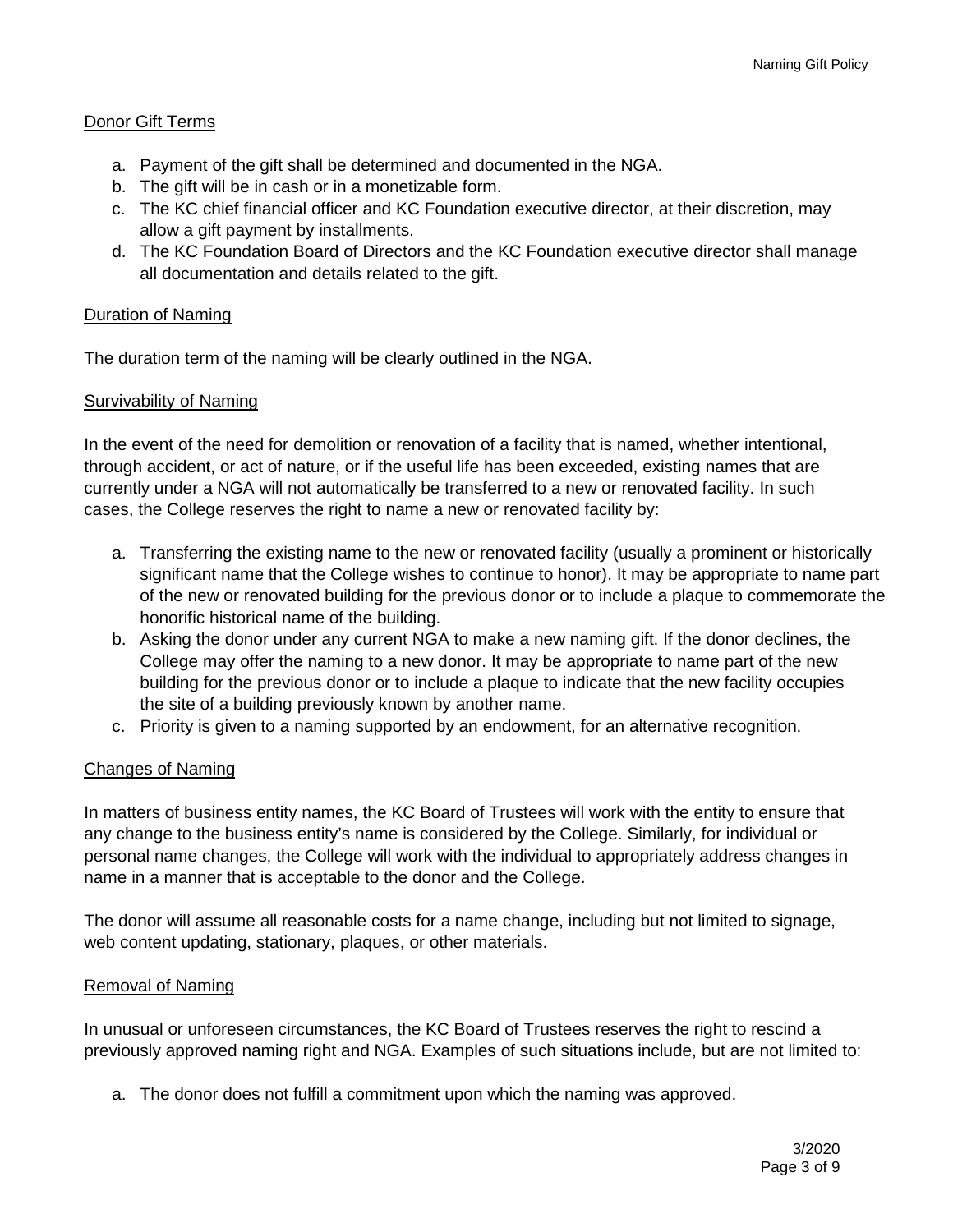- b. Continuation of the name may conflict with KC's mission or compromise the public trust or reputation of the College.
- c. Honorific naming may be removed at the KC Board of Trustees' discretion at any time and for any reason.

### Timing of Naming

For binding, irrevocable gifts, a name will go into effect upon full payment of the gift. A name may go into effect before the gift is paid in full, at the discretion of the KC Board of Trustees and based upon the terms of the NGA.

For non-binding, revocable gifts, a name will not go into effect until it is received.

### Minimum Monetary Value ("MMV") for a Naming Gift

- 1. The MMV for a naming gift of a facility will be calculated as a fixed percentage of the cost basis or current value or replacement reasonably allocated to a facility under current market standards and as applied by the NGA. See Appendix A, Table 1.
- 2. The MMV for the naming rights of an instructional unit, student services unit, or leadership positions will be calculated as a fixed percentage of the most recent expense total ("ET") of the Unit. If the scale of unit operations is anticipated to change materially, then a proposed expense budget ("PEB") will be used. See Appendix A, Table 2.

#### Gift Solicitation Guidelines

Naming gifts require explicit coordination between KC personnel and the KC Foundation. Solicitation guidelines for naming gifts are outlined to support KC and KC Foundation staff when presented with a naming opportunity. See Appendix B.

### Gift Approval Process

The gift approval procedure, process, and requirements are documented in Appendix C.

#### Gift Public Recognition

Public recognition of a naming gift is an essential component to honor a donor. College requirements for this recognition are documented in Appendix D.

### Reservations of Rights

- a. Without consideration to an existing NGA, the KC Board of Trustees reserves the right to adjust the use or functions of all College facilities to meet program needs.
- b. The KC Board of Trustees reserves all rights and is the sole final authority for the determination of whether or not a naming is suitable and/or agreeable.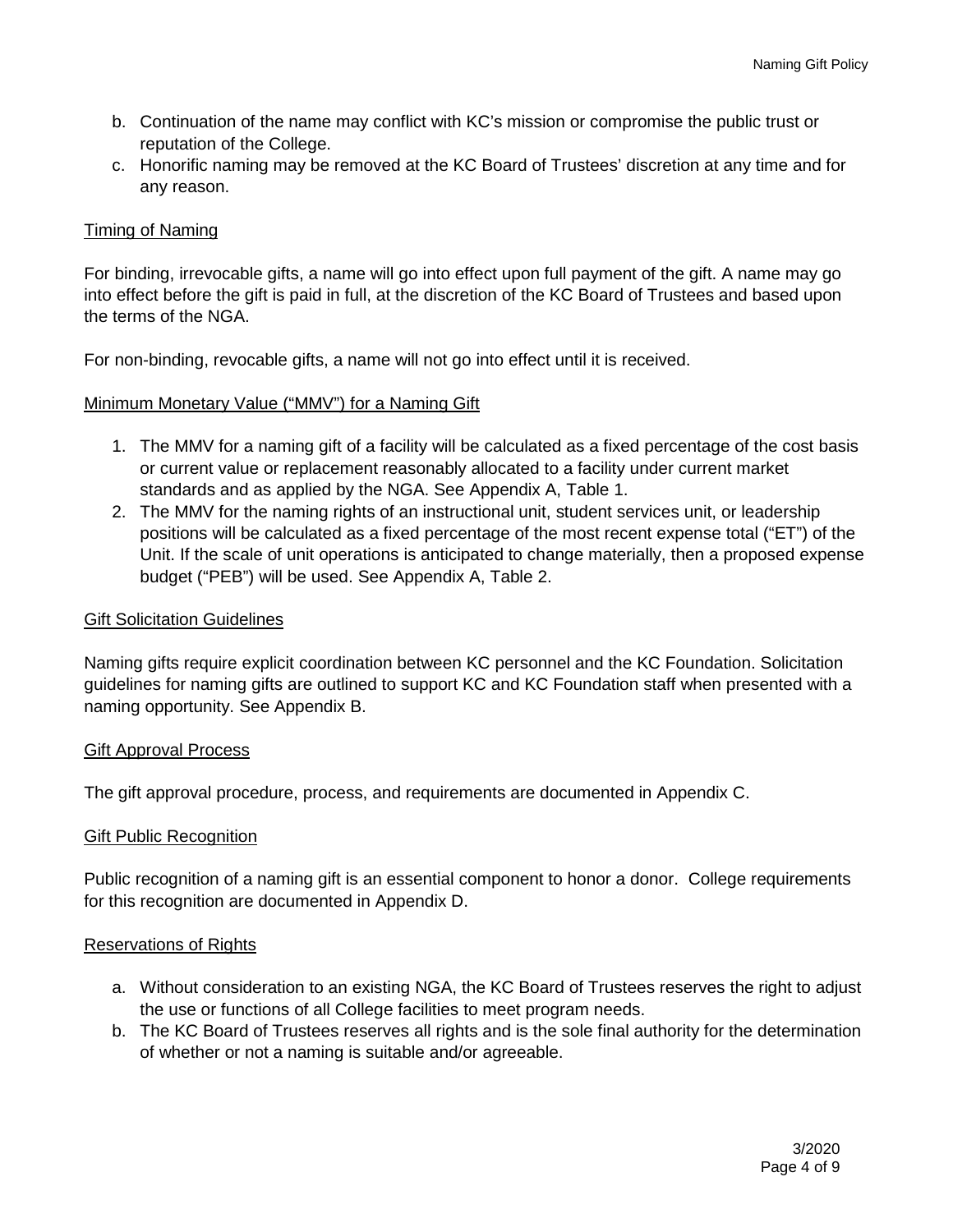## **Appendix A Gifts MMV Charts**

Naming a building, wing, room, or lecture hall can be difficult depending on the size, age, prestige, location, original cost, etc. However, some general principles are:

- a. Older existing facilities (more than ten years old) funded with public money should be named only in exchange for gift commitments of a least 20% of the building's current value or replacement cost. Total costs include architectural, planning, and construction; fees; site clearance and landscaping; furnishing; and equipment.
- b. Newer existing facilities (less than ten years old) funded with public money should be named only in exchange for gift commitments of at least 25% of the building's current value or replacement cost. Total costs include architectural, planning, and construction; fees; site clearance and landscaping; furnishing; and equipment.
- c. Unscheduled or unplanned facilities that a donor wishes to have constructed will require a 100% gift commitment, plus an endowed maintenance fund. The amount of the endowment to support maintenance is calculated as corpus of the endowment times 4%. Example: A building needing \$120,000 in annual maintenance expense would require an endowment of \$3 million.

| <b>Table 1: Facilities Naming</b><br>Buildings, Wings/Floors, Student Centers, Classrooms,<br><b>Sports Complexes, or Auditoriums,</b><br>Specialty Facilities (such as Laboratories, Maker Spaces, etc.),<br>Other Asset subdivisions as appropriate.<br>Note: The minimum amount to name any facility or program is \$25,000. |                               |
|---------------------------------------------------------------------------------------------------------------------------------------------------------------------------------------------------------------------------------------------------------------------------------------------------------------------------------|-------------------------------|
| <b>Term of Agreement</b>                                                                                                                                                                                                                                                                                                        | <b>Minimum Monetary Value</b> |
| 20 years or more                                                                                                                                                                                                                                                                                                                | 20-25% of cost basis          |
| Less than 20 Years                                                                                                                                                                                                                                                                                                              | 20% of cost basis             |
| Less than 10 Years                                                                                                                                                                                                                                                                                                              | 15% of cost basis             |
| Less than 5 Years                                                                                                                                                                                                                                                                                                               | Unavailable                   |

| Table 2: Instructional Units, Programs, Departments, Positions, or<br><b>Initiatives, Student Services Units</b><br>Note: The minimum amount to name any facility or program is \$25,000. |                                                       |
|-------------------------------------------------------------------------------------------------------------------------------------------------------------------------------------------|-------------------------------------------------------|
| <b>Term of Agreement</b>                                                                                                                                                                  | <b>Minimum Monetary Value</b>                         |
| 20 years or more                                                                                                                                                                          | 20-25% of ET or PEB if materially higher x 20         |
| Less than 20 Years                                                                                                                                                                        | 20% of ET or PEB if materially higher x Contract Term |
| Less than 15 years                                                                                                                                                                        | 15% of ET or PEB if materially higher x Contract Term |
| Less than 10 Years                                                                                                                                                                        | 10% of ET or PEB if materially higher x Contract Term |
| Less than 5 Years                                                                                                                                                                         | Unavailable                                           |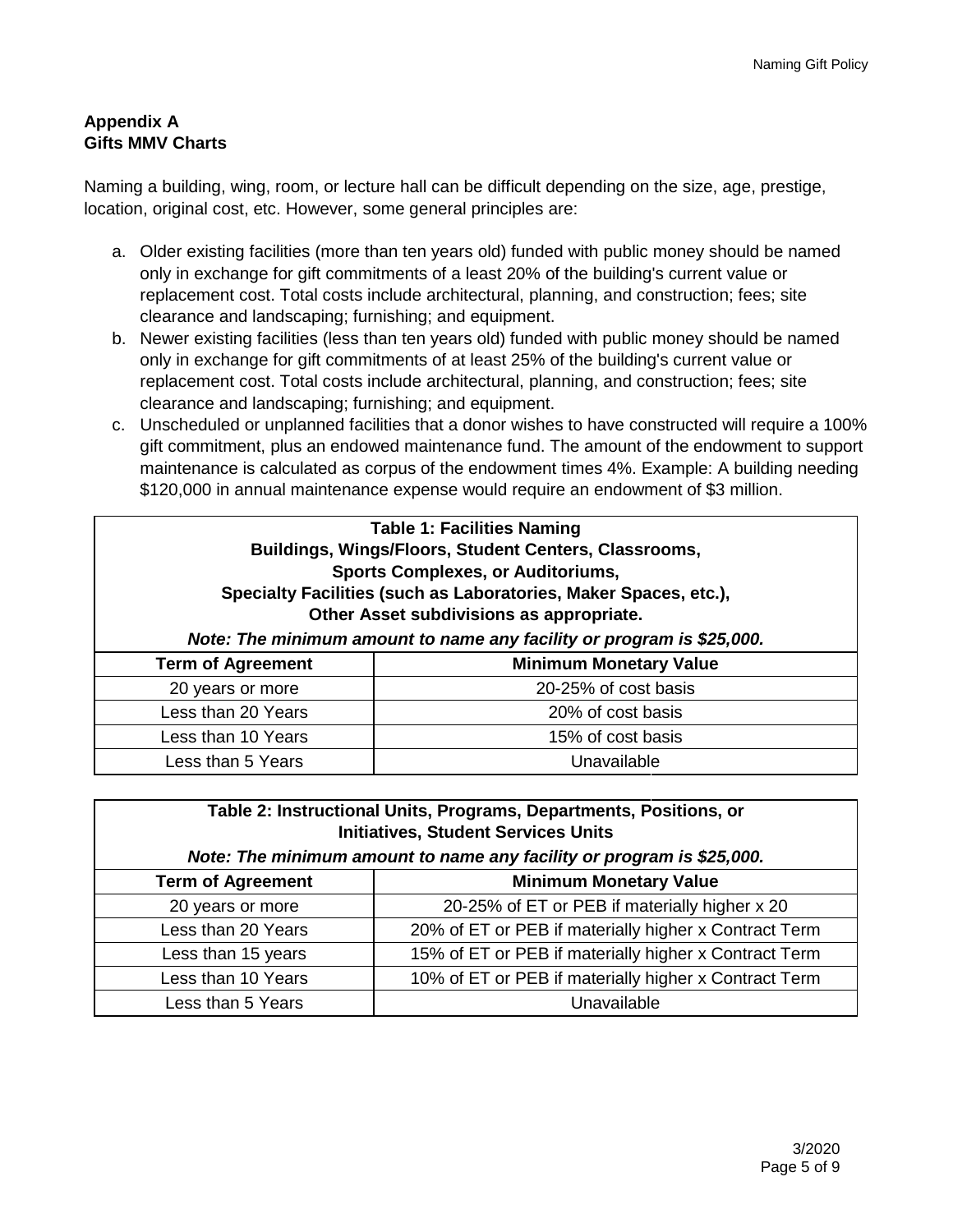## **Appendix A.1 Determining Current Value or Operational Expenses**

General principle for physical space or facility valuation:

- a. Physical space or facility formula (a): Square foot x \$300 cost per foot of finished space x 50% at a minimum.
- b. The cost of construction should be reviewed annually to determine the market cost per finished square foot in formula (a).
- c. Endowment for maintenance and upkeep is determined by the KC administration and follows the general rule that 4% of the endowment should generate sufficient funds to maintain the facility.
- d. The minimum amount to name any facility is \$25,000.

General principle for program valuation:

- a. For programs, departments, positions, the total cost of operating budget x 50% x number of years naming is desired.
- b. For an endowed instructor, leadership positions, or chair, the total cost of the salary, including benefits x 50% x number of naming years.
- c. The minimum amount to name any program/department/position is \$25,000.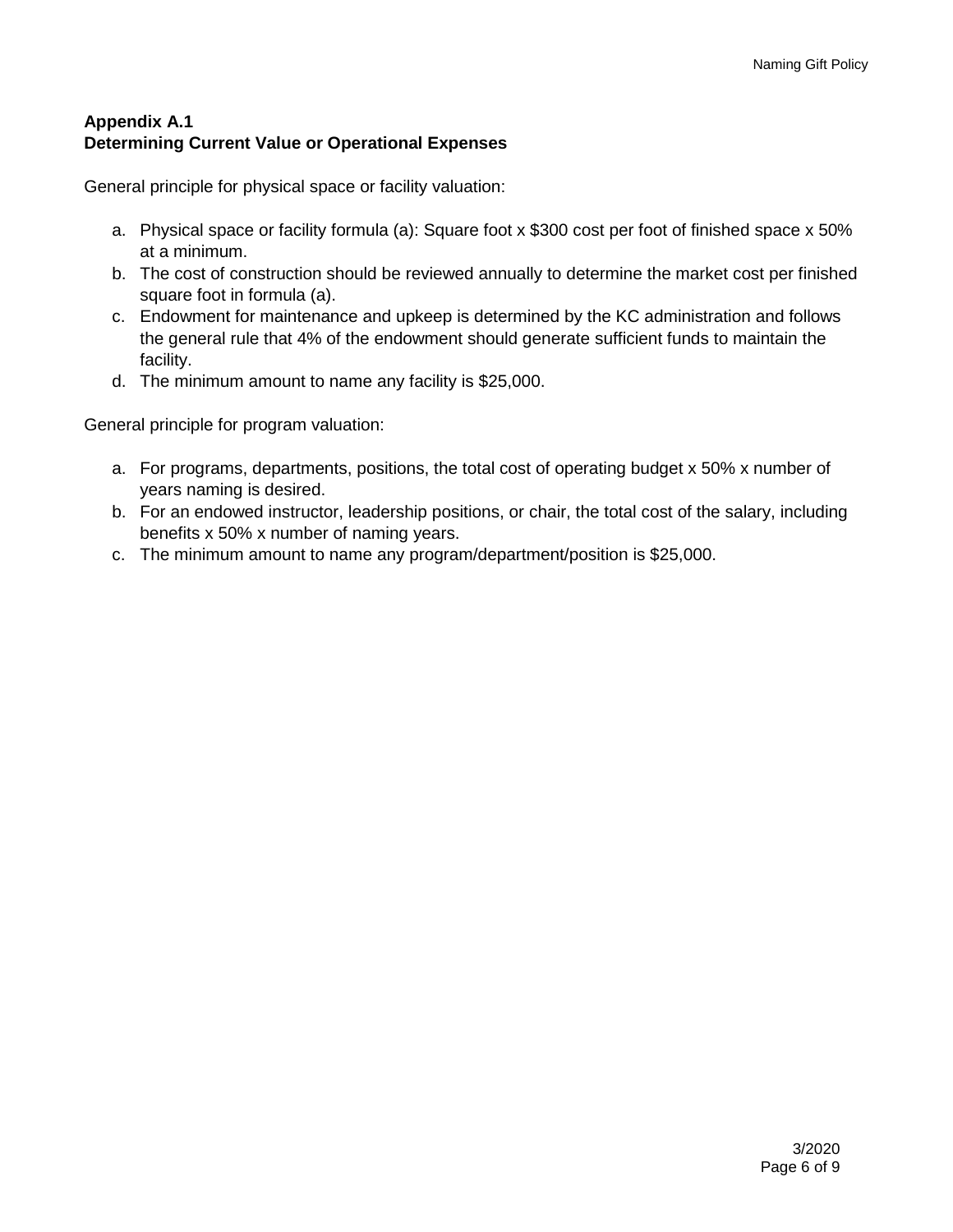## **Appendix B Solicitation Guidelines**

Solicitation coordination guidelines are outlined to support Kilgore College and the Kilgore College Foundation personnel when presented with a naming opportunity:

- a. All naming proposals will be held in confidence during the review and approval process.
- b. If the donor is an existing or anticipated KC vendor, then KC procurement services, and the KC/KCF attorney must be consulted.
- c. If a donor, either in response to a formal solicitation or of his or her own volition, indicates to KC staff or KC Foundation staff interest in making a naming gift, this information must be brought to the attention of the College president and the KC Foundation executive director. They will make a determination to pursue and, if pursued, activity coordination.
- d. The KC Foundation performs prospective donor due diligence in collaboration with KC personnel to include financial capacity, interest, and reputation. In addition, the potential donor needs to be vetted by KC procurement services department to assure that there is no conflict of interest concerns.
- e. The College president and the KC Foundation executive director develop a solicitation strategy that will be customized to each prospective donor.
- f. The KC Foundation development officer, in collaboration with the KC president, determines the exact nature of the gift intention and discusses the application of the gift policy with the donor to identify naming opportunities of interest.
- g. A solicitation team is formed and representatives from KC will be asked to participate in preparing various work products customized to the requirements for each naming.
- h. If the donor expresses a formal intention to move forward and if the donor's candidacy appears feasible, then the naming moves into the approval phase.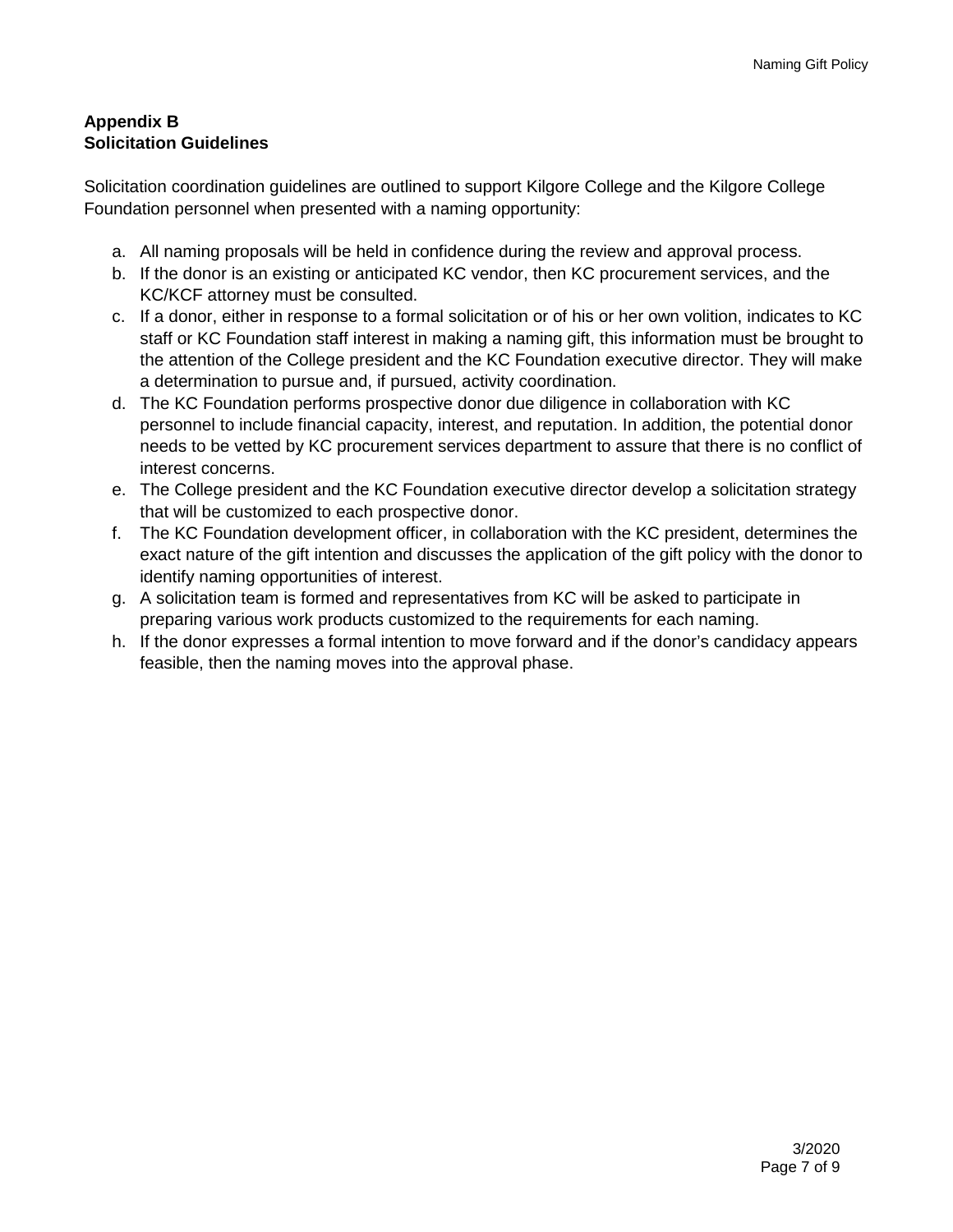## **Appendix C Approval Process Guidelines**

Approval procedure for all named facilities and programs, departments, or positions should be reviewed and approved by the KC president and the KC Board of Trustees upon recommendation of the KC Foundation Board of Directors.

- a. All proposed names for buildings and other facilities should be held in confidence during the review and approval process subject to existing laws or court orders.
- b. The KC Foundation executive director and the KC president will propose the naming gift idea to the KC Foundation Board for review and discussion.
- c. The College president grants permission to pursue the NGA and, at the president's discretion, briefs the KC Board of Trustees executive committee.
- d. The naming gift solicitation team prepares and negotiates the NGA with all appropriate parties.
- e. After approval from the College president and the donor or donor's organization, for the NGA, the KC Foundation executive director, along with the KC president, presents the NGA to the KC Foundation Board of Directors for approval.
- f. After approval by the KC Foundation Board, the College president will present the NGA to the KC Board of Trustees for approval.
- g. If the donor is an organization or corporation rather than an individual, the donor organization or corporation may have an approval process that will be managed in parallel with KC's process.